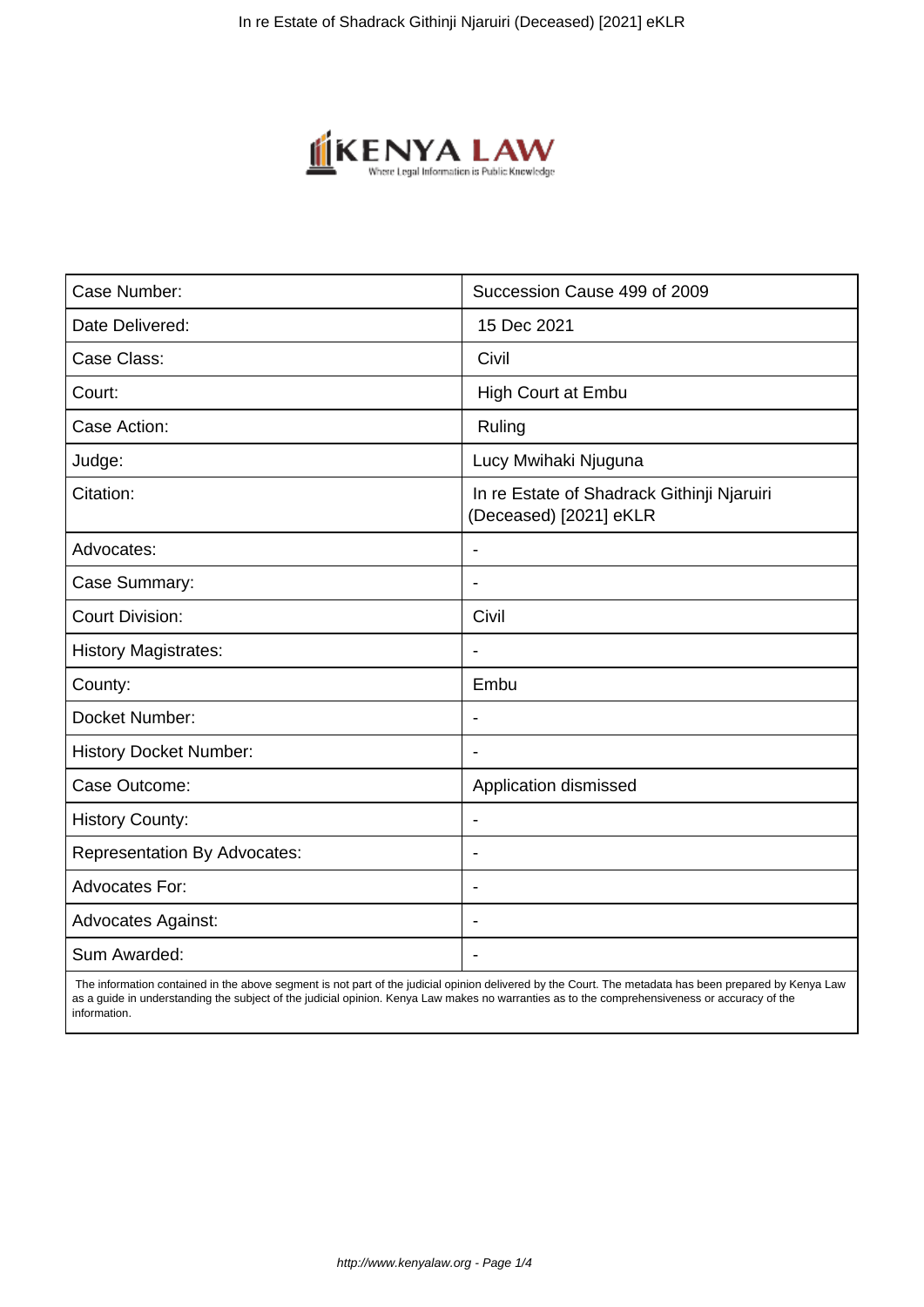## **REPUBLIC OF KENYA**

### **IN THE HIGH COURT OF KENYA**

# **AT EMBU**

#### **SUCCESSION CAUSE NO. 499 OF 2009**

### **IN THE MATTER OF THE ESTATE OF SHADRACK GITHINJI NJARUIRI (DECEASED)**

### **1) DAMARIS CIUKUTHI GITHINJI**

**2) ROBERT NGARI Administrator of the Estate of JOYCE KANINI SHADRACK**

**3) JACOB SHADRACK GITHINJI.....................................................................................ADMINISTRATORS**

### **VERSUS**

# **PURITY MICHERE GITHINJI................................................................................................................PROTESTOR**

### **RULING**

*1.* Before me is an application dated 11.12.2019 filed by the applicant herein and wherein she seeks the following orders;-

*(i) That this Honourable Court be pleased to order the Executive Officer of this court to sign all the relevant documents to facilitate the registration of the grant herein and the Land Registrar be directed to dispense with the requirement of the respondent's and other beneficiaries documents and the original title deeds while registering the grant herein.*

*(ii) That cost of this application be provided for.*

*2.* The application is premised on the grounds on its face and on the affidavit sworn by the applicant who is the daughter of the deceased herein. The applicant's case is that an amended grant of letters of administration intestate made to the respondents and thereafter confirmed on 09.12.2019, be signed by the Executive Officer of the court for the reason that the applicant is apprehensive that the respondents will sideline her in the process of distribution of the estate.

**3.** In a nutshell, the respondents made a replying affidavit averring that the applicant had no locus to make any application in relation to the estate of the deceased herein nor that of Joyce Kanini Shadrack since she is not an administrator of either of the estates and further, she can never claim of being sidelined yet, as a family (the applicant being present) and before a mediator, all parties agreed on how to distribute the estate of the deceased.

**4.** The parties took directions to have the matter proceed by way of written submissions.

**5.** The respondents submitted that the application has been overtaken by events as the estate of the deceased has since been distributed. The respondents further submitted that the surveyor has since concluded his work and the beneficiaries have already received their titles and so, the court is *functus offio*. They further submitted that litigation should come to an end.

**6.** I have considered the application herein together with the respondents' replying affidavits on record. I have equally considered the respondents' submissions given that the applicant failed to file any. The main issue for determination is whether the application in question is merited.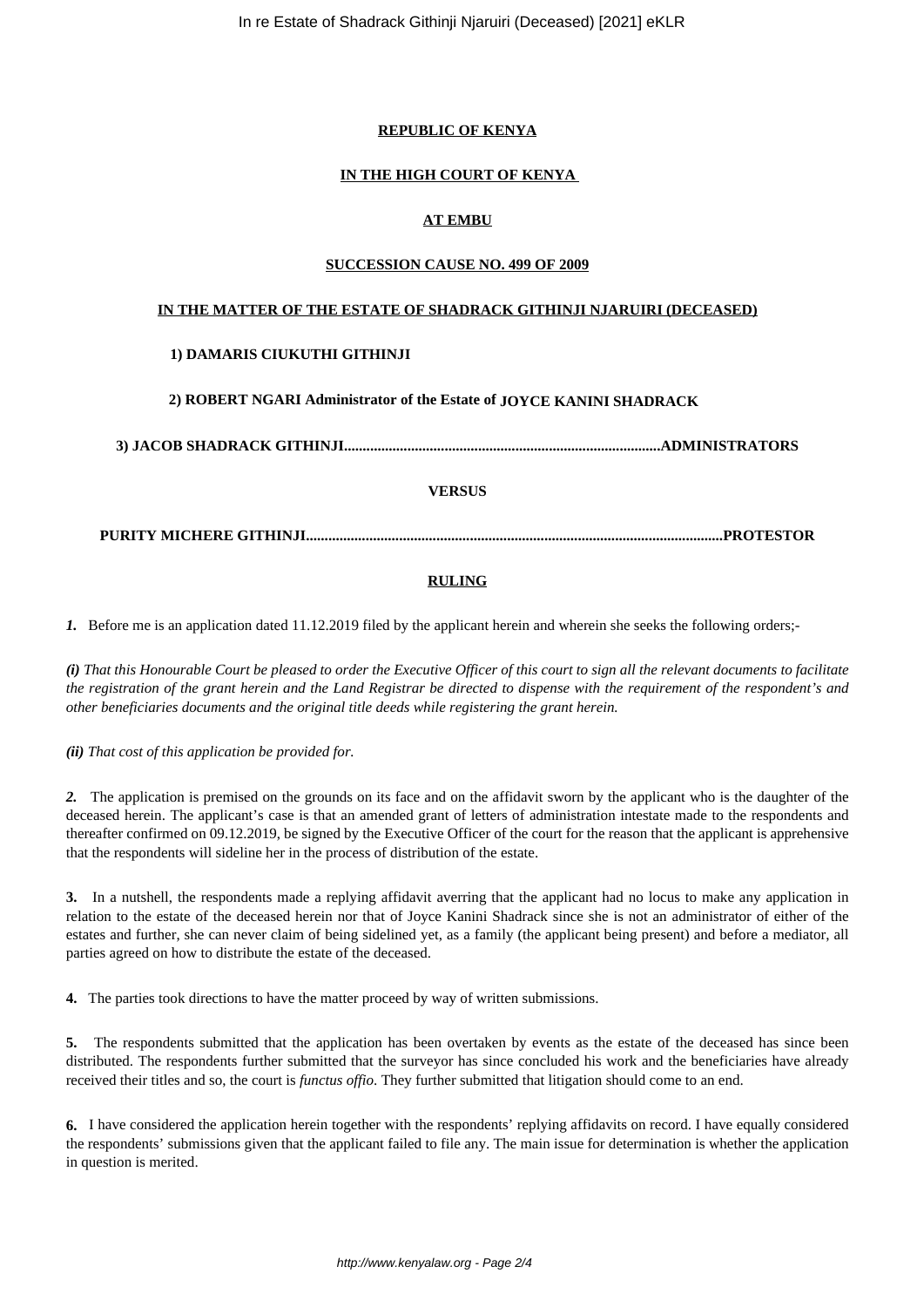**7.** Since the respondents have raised the issue of the applicant lacking locus to bring the application before this court, it is of great importance to determine the issue first.

**8.** The history of the estate before this court is that one Shadrack Githinji Njaruiru (Deceased) was married to Damaris Ciukuthi Githinji and Joyce Kanini. Upon the death of the deceased herein, certificate of grant of representation to his estate was issued to Damaris Ciakuthi, Joyce Kanini Shadrack and Jacob Githinji Shadrack on 30.05.2013.It is not in dispute that thereafter, the said Joyce Kanini (2<sup>nd</sup> administrator) passed on before the estate of the deceased could be distributed.

**9.** It is of importance to note that only one administrator passed on while the other two are still alive. Under **Section 81** of the Law of succession Act, in the event of the death of one or more of joint administrators, where there are several administrators, the surviving administrator or administrators would then have the mandate to continue with their duties to completion without the need to replace the deceased ones. That Section states thus:

*"Upon the death of one or more of several executors or administrators to whom a grant of representation has been made, all the powers and duties of the executor or administrators shall become vested in the survivors or survivor of them…"*

**10.** In the same line of thought, Musyoka J. held as follows in **Re Estate of George Ragui Karanja (Deceased) [2016] eKLR** that :

*The Law of Succession Act does not expressly provide for substitution of personal representatives who die in office, particularly in cases where the estate is left without one. The closest provision is section 81 of the Act, which provides for vesting of the powers and duties of personal representatives in the survivor or survivors of a dead personal representative…*

11. Given that it's the 2<sup>nd</sup> administrator who died, the other two administrators thus can still proceed to distribute the estate. In the case of **Florence Okutu Nandwa & Another v John Atemba Kojwa, Kisumu Civil Appeal No. 306 of 1998,** the Court of Appeal made it clear that:

*"A grant of representation is made in personam. It is specific to the person appointed. It is not transferable to another person. It cannot therefore be transferred from one person to another. The issue of substitution of an administrator with another person should not arise."*

**12.** As such, **I agree with the respondents that there cannot be a substitution of the dead administrator (Joyce Kanini) by her daughter in the manner proposed by the applicant.**

**13. I say so because the other administrators are still alive and thus should carry out the process of the distribution of the deceased's estate.**

**14. It is of importance to note that the Law of Succession Act is a self regulating Act which proceeds to** place an obligation on an administrator to account upon completion of the administration. To this end, the applicant's fear should be allayed by the provision of **Section 83(i)** which is explicit that, an administrator has the duty to:

*"…complete the administration of the estate in respect of all matters other than continuing trusts and if required by the court, either of its own motion or on the application of any interested party in the estate, to produce to the court a full and accurate account of the completed administration."*

**15.** In the premises, I find that:

*(i) The application is bereft of any merit and it is hereby dismissed.*

*(ii) I make no orders as to the costs*.

**16.** It is so ordered.